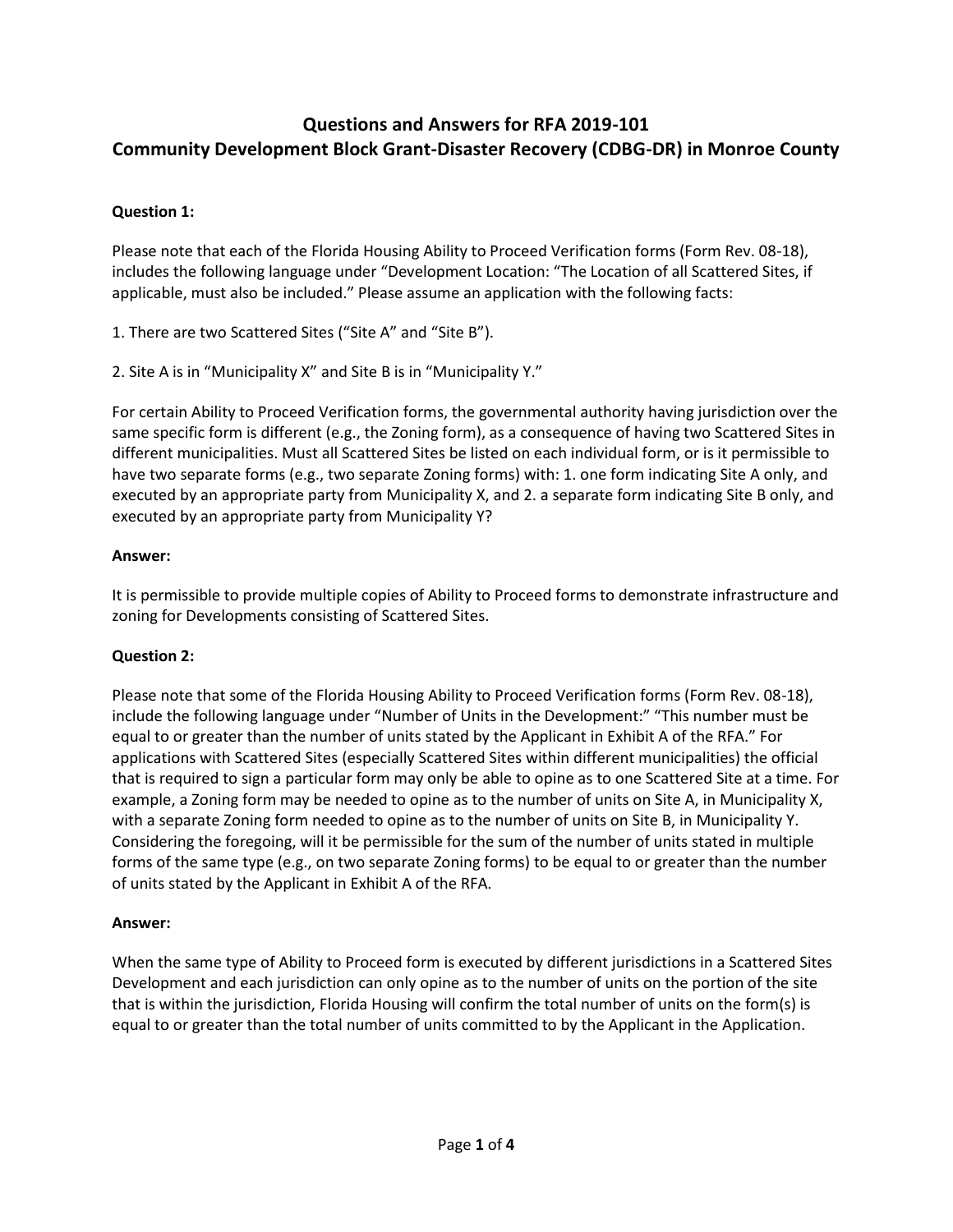# **Question 3:**

Are predevelopment cost such as architecture, engineering and demolishing of existing structures (nonresidential structures) allowed to be reimbursable expenses under CDBG-DR RFA 2019-101?

## **Answer:**

Yes; however, Applicants should be aware of all federal regulations regarding predevelopment activity.

## **Question 4:**

Please provide clarification as to whether or not we are to show Compliance Monitoring Fees and Loan Servicing Fees in the Development Cost Proforma. Under c. (5), page 38, it states, "With respect to the loan amount(s), all fees set forth in Exhibit C to the RFA are part of Development Cost and can be included in the Development Cost Pro Forma and paid with loan proceeds." However, on page 68, 3. Fees, 2nd paragraph, it states, "All fees set forth below, **except for Compliance Monitoring Fees and Loan Servicing Fees,** are part of Development Cost and can be included in the Development Cost Pro Forma and paid with loan proceeds."

## **Answer**

As part of the modification issued on July 19, 2019, the language in both places has been changed to "All fees set forth below, except for Loan Servicing Fees, are part of Development Cost and can be included in the Development Cost Pro Forma and paid with loan proceeds."

#### **Question 5:**

Page 33 of the RFA states that capital contributions will not be considered a source of financing.

In the event an Applicant is securing private equity investments for the application, either from internal sources or from a third party, how should Applicant document this?

#### **Answer:**

Section Four, A.10.b. of the RFA provides the requirements for all Non-Corporation Funding Proposals and the documentation required.

# **Question 6:**

The proposal fails to provide a definition of "Scattered Site." Though this applicant is knowledgeable of such definition typically in use by FHFC, RFA 2019-101 does not state a Scattered Site definition in its body nor refer to an existing rule that otherwise defines the term. Rule Chapters 67-53, F.A.C. and 67- 60, F.A.C. cited do not include the term. Rule 67-48 is cited only to denote Developer Fee. Please clarify the term.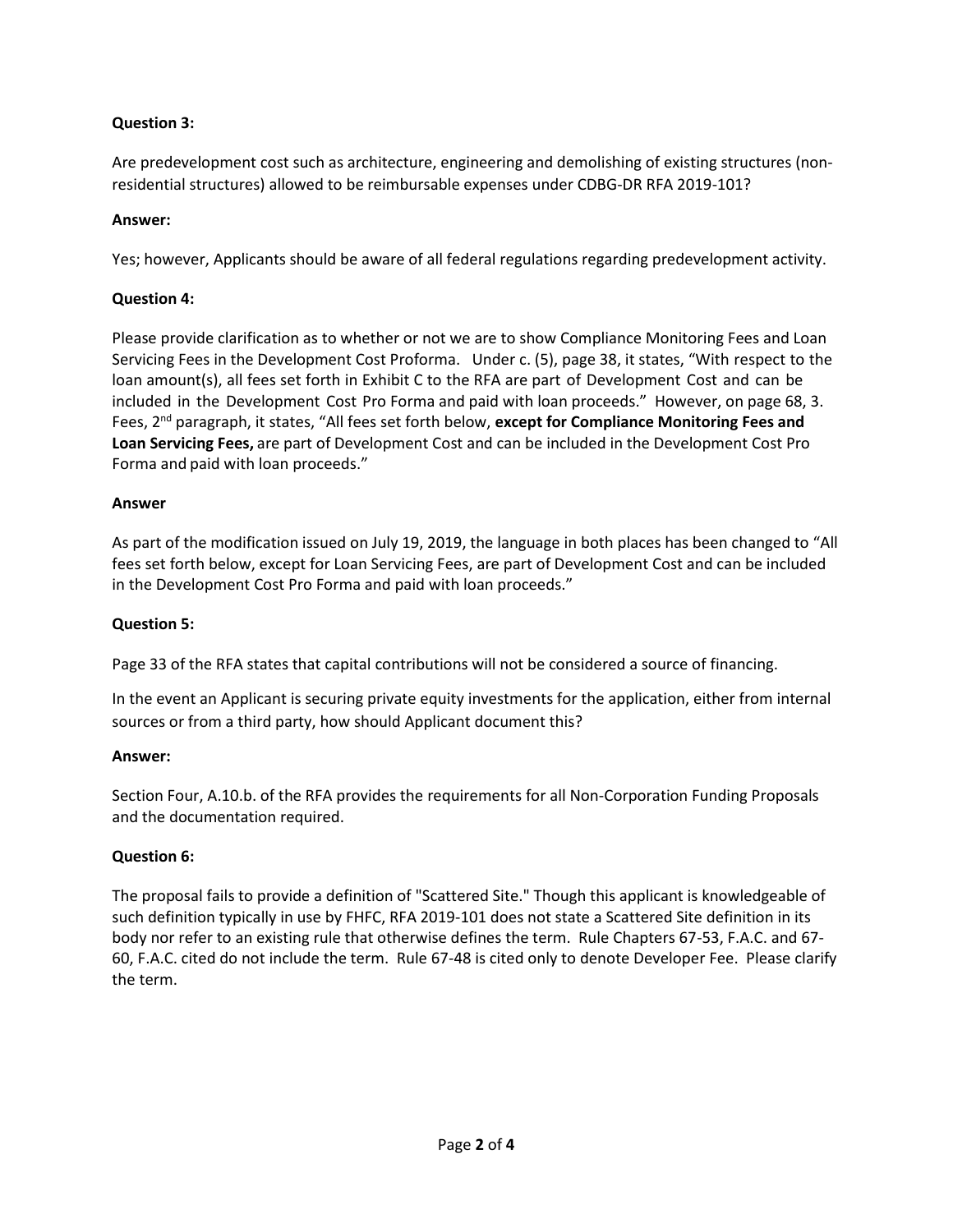## **Answer:**

"Scattered Sites" as applied to a single Development, means a Development site that, when taken as a whole, is comprised of real property that is not contiguous (each such non-contiguous site within a Scattered Site Development, is considered to be a "Scattered Site"). For purposes of this definition "contiguous" means touching at a point or along a boundary. Real property is contiguous if the only intervening real property interest is an easement, provided the easement is not a roadway or street. All of the Scattered Sites must be located in the same county.

This definition of Scattered Sites will be reflected in the Second Modification for 2019-101 which will be posted on Monday, July 29, 2019.

# **Question7:**

For scattered site developments, the appraisals for all the sites could be several hundred pages long. In Section 4 of the RFA instructions under 7.a. (Site Control) and under 11.c. (Uniform Relocation Act Acquisition Information), the same copies of the appraisal(s) are required. If the appraisals are included in Attachment 6 as part of the Site Control documentation, do they need to be included again in Attachment 18? Can we just insert a page in Attachment 18 that references Attachment 6?

#### **Answer:**

It is permissible to provide documentation under one Attachment and then reference the documentation under a separate Attachment.

# **Question 8:**

In Section 4 of RFA instructions under 11.b., it asks for a list of all occupied units and tenant income certification to be provided in Attachment 13. Will this information be redacted before the application is posted on FHFC's website?

#### **Answer:**

Yes

# **Question 9:**

Section 2 of the RFA states "The Demographic Commitment must be Workforce households at or below 80% of the Area Median Income, serving general occupancy." In past years this section has been called "**family** demographic commitment," and now the word "family" has been removed. Can we submit developments that are either family or senior, as they both are "general" occupancy?